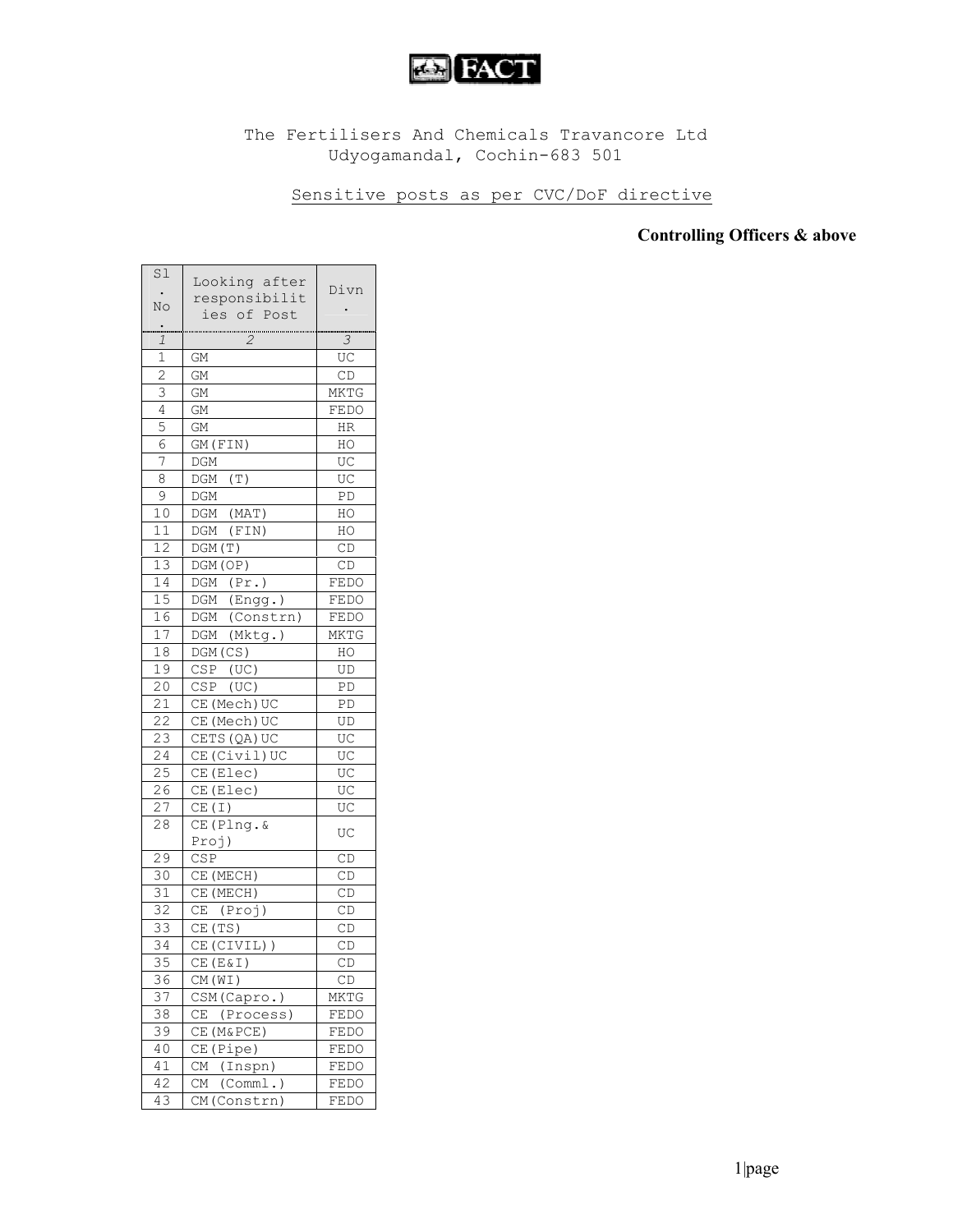

| 44               | CM (Constrn)              | FEDO        |
|------------------|---------------------------|-------------|
| 45               | CE (Civil)                | FEDO        |
| 46               | CE(Elec)                  | FEDO        |
| 47               | CE(Instrn)                | FEDO        |
| 48               | $CE$ (FEW)                | FEW         |
| 49               | CM(Proj)                  | FEW         |
| 50               | CE (Inspn)                | FEW         |
| 51               | CM(SP&Agro)               | <b>MKTG</b> |
| 52               | CSM (Mktg)                | <b>MKTG</b> |
| $\overline{53}$  | CDM (Mktg)                | MKTG        |
| $\overline{54}$  | Area Manager<br>TN        | <b>MKTG</b> |
| $\overline{55}$  | Area Manager<br>ΚL        | <b>MKTG</b> |
| 56               | Area Manat34<br>AP        | <b>MKTG</b> |
| 57               | Area Manager<br>Karnataka | <b>MKTG</b> |
| 58               | CM(HR)                    | HO          |
| 59               | CM(HR)                    | HO          |
| 60               | CM(HR)                    | HO          |
| 61               | CM(Trg&Dev.)              | HO          |
| 62               | CM (Admn)                 | HO          |
| 63               | CM(Fin)                   | HO          |
| 64               | CM (Mat)                  | HO          |
| 65               | CM(Mat)                   | HO          |
| 66               | CM (DE)                   | HO          |
| 67               | CM (IE)                   | HO          |
| 68               | CM(CS)                    | HO          |
| 69               | CM(CS)                    | HO          |
| 70               | CM(VIG) 1                 | HO          |
| 71               | CM(VIG) 2                 | HO          |
| 72               | CE (Cor. Plng)            | HO          |
| 73               | CM(LS)                    | HO          |
| $\overline{7}$ 4 | Com. Secy                 | HO          |

| ۰. | − |  |
|----|---|--|
|    |   |  |

| Sl.<br>No.     | Post           | Divn.   |
|----------------|----------------|---------|
| 1              | ACM (Mumbai)   | HO      |
| $\overline{2}$ | Manager (Admn) | HO      |
| 3              | CMS            | HO      |
| 4              | M(Est)UD       | HO      |
| 5              | M(Est)CD       | HO      |
| 6              | DyCM (Fin)     | Central |
| 7              | DyCM (Fin)     | Central |
| 8              | DyCM (Fin)     | Central |
| 9              | M(Fin)         | Central |
| 10             | M(Fin)         | Central |
| 11             | Dy CM (Mat) P  | Central |
| 12             | DyCM (Pur)HO   | Central |
| 13             | M(Pur)         | Central |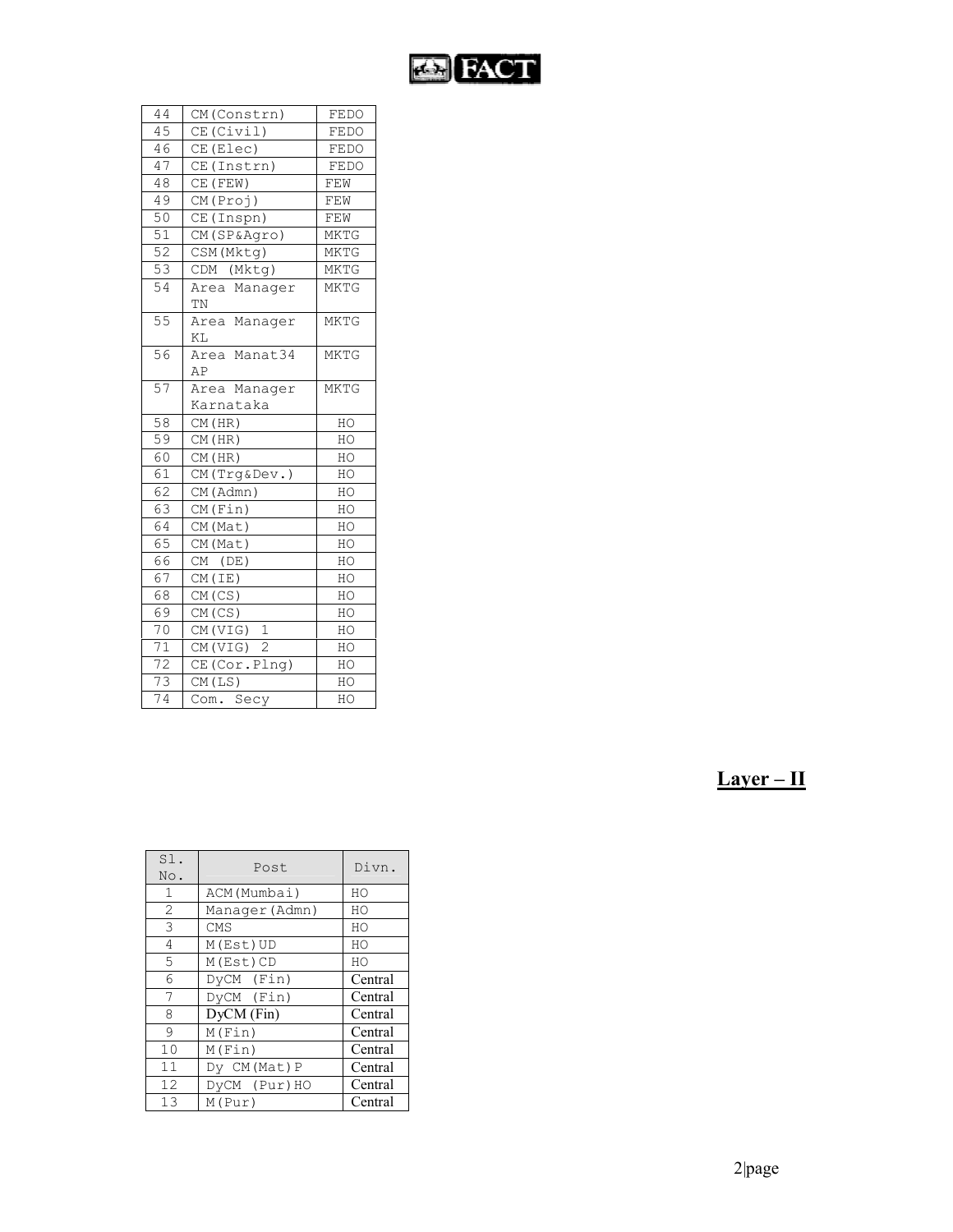

| 14              | M(Pur)/DesM(M)                  | FEDO                           |
|-----------------|---------------------------------|--------------------------------|
|                 | М                               |                                |
| 15              | $M(Pur)/\overline{Des.M(M)}$    | FEDO                           |
|                 | ) E                             |                                |
| 16              | $\overline{\mathbb{M}}$ (Sto)UC | Central                        |
| 17              | M(Sto)                          | Central                        |
| 18              | DyCM (HR)                       | Central                        |
| 19              | DyCM (HR)                       | Central                        |
| 20              | M(HR)                           | $\overline{\text{Central}}$    |
| 21              | M(HR)                           | Central                        |
| $\overline{22}$ | M(HR)                           | $\overline{\mathrm{C}}$ entral |
| $\overline{2}3$ | DyCSP(AC)                       | UD                             |
| 24              | DyCSP (RMPC &                   |                                |
|                 | AMM)                            | UD                             |
| 25              | MP (Acid)                       | UD                             |
| 26              | DyCMM(M)/WS                     | UD                             |
| 27              |                                 |                                |
|                 | DyCEM                           | UD                             |
| 28              | ACE (M)                         | UD                             |
| 29              | MM(M)                           | UD                             |
| 30              | MM(M)AC                         | UD                             |
| 31'             | MM (M)                          | UD                             |
| 32              | DYCE (E) AC                     | UD                             |
| 33              | $\overline{D}$ yCM(E)           | UD                             |
| 34              | MM(E)                           | UD                             |
| $\overline{35}$ | DyCE(E)<br>T                    | UD                             |
| $\overline{36}$ | MM (E)                          | UD                             |
| 37              | MM(I)                           | UD                             |
| 38              | MM(I)                           | UD                             |
| 39              | MM(Civil)                       | UD                             |
| 40              | M (Proj&Plan)                   | UD                             |
| 41              | M(Proj)                         | UD                             |
| 42              | DyCM(P)                         | UD                             |
| 43              | DYCM(TS) Insp.                  | UD                             |
| 44              | Manager (Traffi                 | UD                             |
|                 | $\subset$ )                     |                                |
| 45              | ACE (E) M                       | PD                             |
| 46              | DYCE (M)                        | PD                             |
| 47              | DyCE (M)                        | PD                             |
| 48              | MM(M)                           | PD                             |
| 49              | MM(E)                           | PD                             |
| 50              | MM(E)                           | PD                             |
| 51              | MM(I)                           | PD                             |
| $\overline{5}2$ | DyCM(C)                         | PD                             |
| 53              | MQA                             | PD                             |
| 54              | $DyCM(F\&S)$                    | PD                             |
| 55              | MPS                             | PD                             |
| 56              | DyCSP (PAP)                     | CD                             |
| 57              | MP (SAP)                        | CD                             |
| 58              | MP (HD)                         | CD                             |
| 59              | M(Pro) WI                       | CD                             |
| 60              | MRM                             | CD                             |
| 61              | DyCE(M)                         | $\mathbb{C}\mathbb{D}$         |
| 62              | MM (WS)                         | CD                             |
| 63              | MM (Acid)                       |                                |
|                 |                                 | CD                             |
| 64              | MM (NPK)                        | CD                             |
| 65              | MM(WS)                          | CD                             |
| 66              | DyCM(Proj)                      | $\mathbb{C}\mathbb{D}$         |
| 67              | $MM(I) PH-II$                   | CD                             |